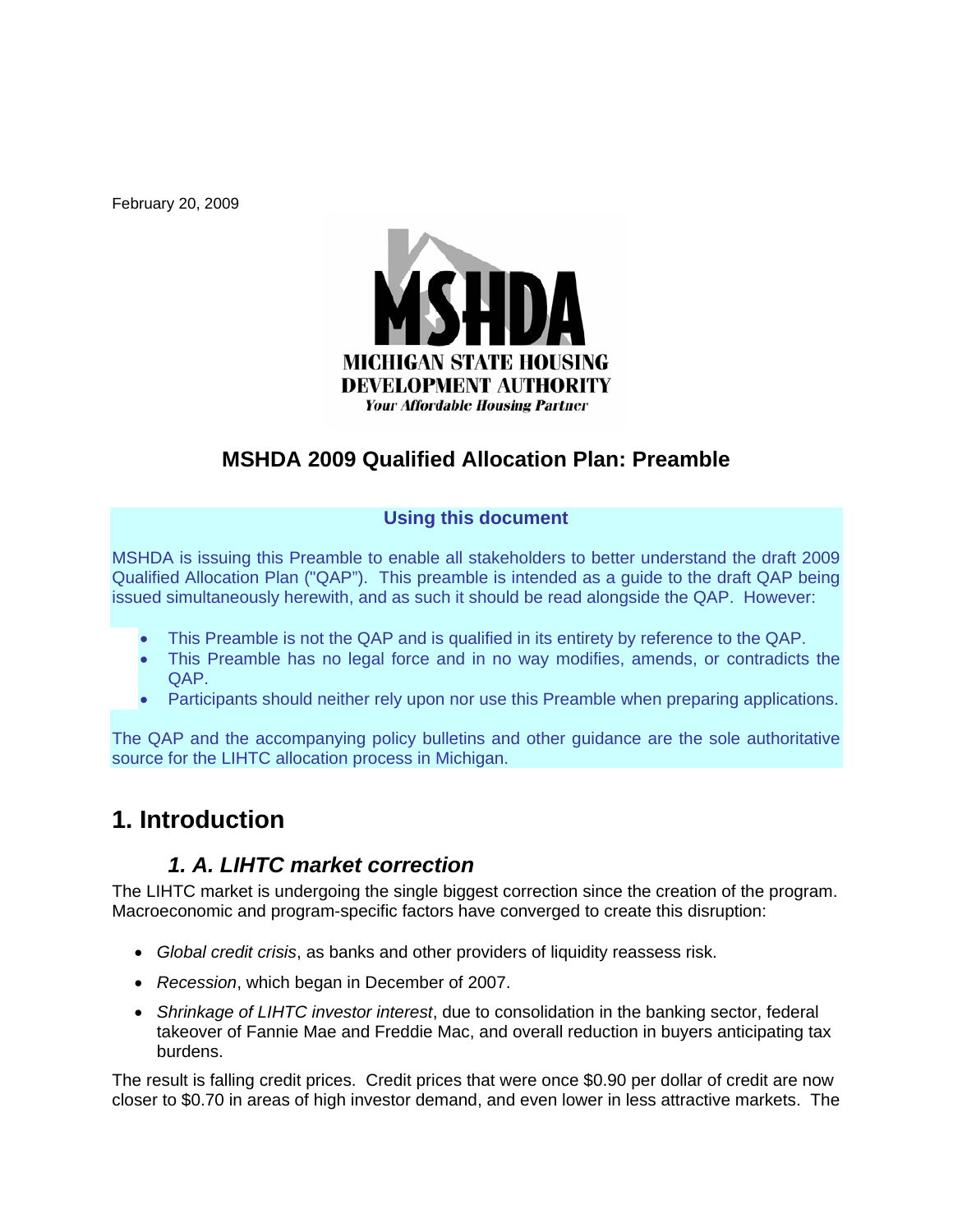LIHTC and affordable housing world in 2009 will be vastly different than the equilibrium which prevailed through the end of 2007. We do not know when the market will reach a new equilibrium, nor at what price.

#### *1. B. Allocation in disequilibrium*

MSHDA is committed to making full use of its federal allocation of LIHTC, even during this disruption. That means making sure all of Michigan's LIHTC is both allocated to sustainable projects and sold to investors. To do otherwise would be to waste a valuable federal stimulus in the midst of a recession.

For many years, LIHTC enjoyed a rising market. Investor demand appeared endless, creating an expectation that every viable project would, eventually, get done. As credit prices rose, LIHTC allocating agencies could gradually increase requirements, relying on competition among investors to drive credit prices up and provide subsidy to absorb required costs.

Now, we are abruptly shifting to a LIHTC market where the controlling feature is equity investment. Properties are chasing equity rather than equity chasing properties, and the market has yet to clear. Prices will eventually settle, but certainly at a lower level than previously, and likely with greater price differentiation around location, sponsor capability, financing complexity, and asset quality.

Lower tax credit prices means each dollar of credit allocated provides less subsidy for housing. Therefore, more resources will be needed for each property. Some of this can be made up through soft debt and similar gap-filler resources, but these are finite and in many ways already stretched thin. Some of the credit ceiling may now be exchanged for direct gap-filler resources, under authority newly granted under the American Recovery and Reinvestment Act of 2009 (as yet unimplemented). More credits can be allocated per property, particularly with the discretionary 30% basis boost, but this too has its limits. In the end, fewer properties and units will be produced.

MSHDA has designed this QAP to address this disequilibrium directly. Our aim is to make Michigan a desirable state for equity investors and to award credits to projects in which those investors prefer to invest.

### *1. C. Guiding principles*

The QAP and the allocation round are guided by a few principles:

- **Fully utilize Michigan's federal LIHTC allocation**, either through credit allocations or awards of gap-filler from exchanged LIHTC funds, particularly during this economic recession.
- **Make Michigan desirable for equity investors**, in terms of process and asset strength.
- **Support Michigan's overall policy long-term policy goals.** Among the concerns that motivate the distribution of LIHTC are:
	- o Supporting MSHDA's work under its Consolidated Plan to expand the supply of affordable rental housing, improve neighborhoods, aid the homeless, and expand economic opportunity.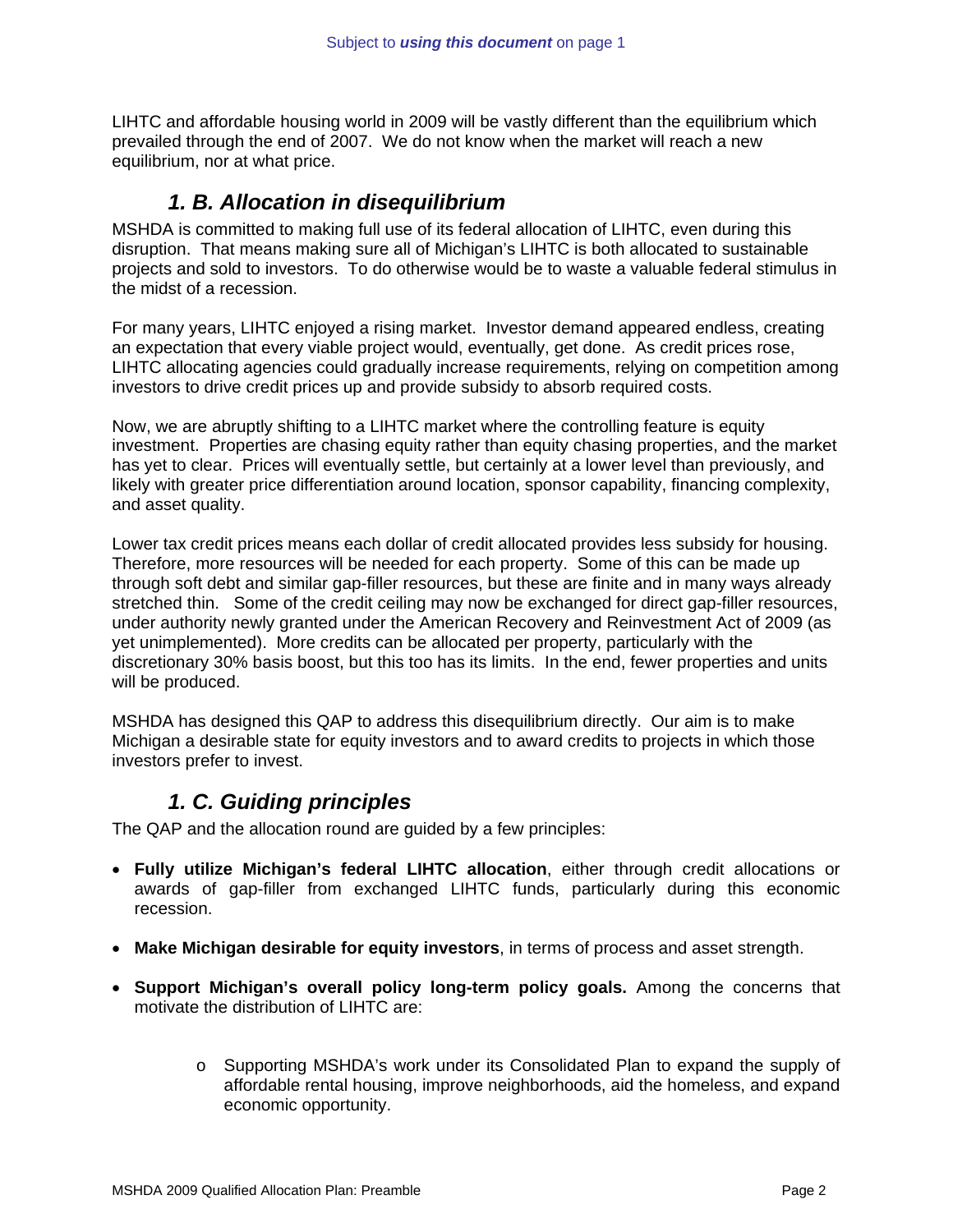- o Providing a common vision and voice for affordable housing through Michigan's 5-Year Affordable Housing Community Action Plan.
- o Maintaining consistency with MSHDA's Public Housing Agency and Administrative Plans.
- o Observing Michigan's Land Use Leadership Council Ten Growth Tenets.
- o Encouraging the development of Michigan's Economy and Vibrant Communities.
- o Supporting Michigan's Campaign to End Homelessness.
- o Ameliorating poverty in Michigan.
- o Preserving affordable housing in Michigan.
- o Fulfilling the requirements of the federal statutes for the LIHTC program.
- **Provide a process that is easier for participants**. Now that participants have experienced one round under this approach, new applications should be even easier to prepare.
- **Rely on competitive scoring** as the ultimate basis for allocation. MSHDA will allocate credits to the properties that best meet the stated goals. This is deliberate. Competitive scoring encourages program participants to find ways to fulfill the social objectives articulated in the QAP, which results in better social outcomes.
- **Encourage investment in Detroit-Hamtramck-Highland Park** via a priority scoring Target Percentage. (Within DHHP, the Next Detroit Neighborhoods are also advantaged.)
- **Maintain Permanent Supportive Housing as a central objective, but not a property cost.** Continue Michigan's commitment to serving those who need supportive services as a permanent part of their housing. Particularly in the PSH units created as a threshold requirement, make it clear that services must have a dedicated funding source separate from the property, and that a safety valve exists to protect the property if service funding is unavailable.

## **2. Mechanisms to encourage equity investment**

With this QAP, MSHDA has proposed several changes designed specifically to address the equity bottleneck by encouraging projects that appeal to equity investors. Allocations to projects that cannot attract investment have potentially negative value to the state of Michigan. Such credits will, eventually, be returned, and if unused, will be used by other states via the national pool. Therefore, the changes to the allocation mechanisms seek to specifically advantage projects that can demonstrably and quickly close on equity investments.

### *2. A. Points for hard equity commitment*

The single largest point items—100 points—in the Scoring Summary is for a hard equity commitment. Requirements to earn the points are quite high:

- At application, a binding commitment (which can be conditioned on receiving an award of LIHTC) identifying both syndicator and investor, documentation of the price, and commitment to a closing within 60 days of award.
- Within 60 days of award, updated documentation of the equity commitment including a signed partnership agreement.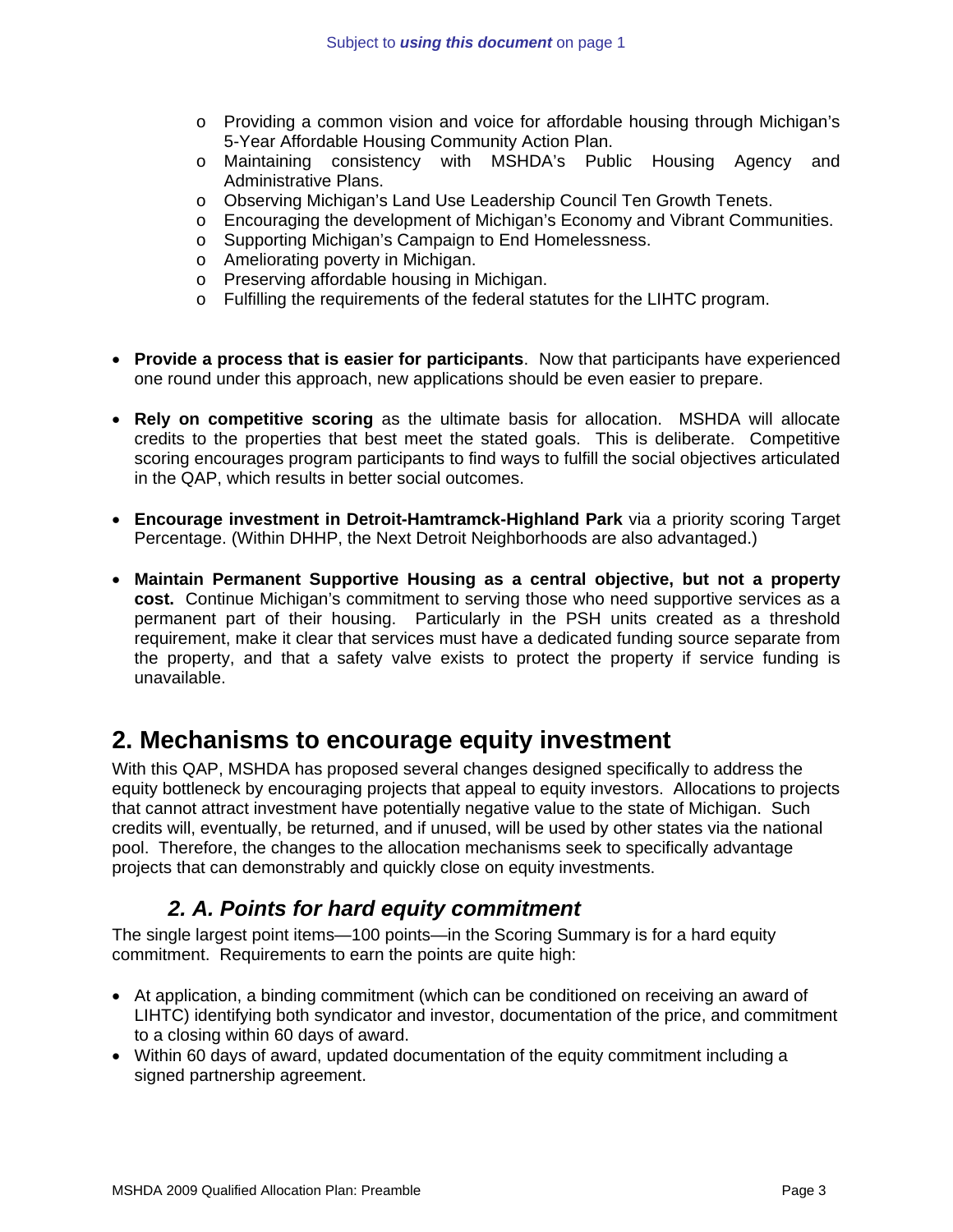These requirements are intentionally stringent. Projects that can show a hard equity commitment will score much higher and be extremely likely to receive an allocation. Only those projects that really do have a hard equity commitment should, in effect, move to the front of the line. Projects that claim a hard equity commitment and receive an award based on that must then fulfill their commitment quickly, or else forfeit their award, lose nonrefundable fees, and risk negative points in future rounds.

### *2. B. Additional LIHTC to aid existing allocations*

In this environment of falling credit prices, properties with allocations from past rounds are struggling to close. Affordability resources will need to concentrate in fewer properties to ensure that those properties succeed. MSHDA is therefore providing additional LIHTC to projects that have received an allocation of tax credit from previous rounds. Properties applying for additional credit that have a hard equity commitment will receive consideration for funding before all other projects.

Again, the key element is a hard equity commitment. It is an effective use of additional LIHTC to make sure a previous allocation closes on equity investment and does so quickly.

## *2. C. Capabilities of development and management team*

It has become clear that in this environment, the strength of a property's developer and manager are even more critical both to the property's operational success and its attractiveness to equity investment. We have therefore:

- doubled the points available for Sponsor and Management Agent Characteristics, and
- allowed multiple properties to count toward the total points.

Applicants who have successfully developed multiple properties and managed them successfully for several years can earn up to 40 points.

### *2. D. Basis boost*

The federal Housing and Economic Recovery Act of 2008 granted states the ability to apply a 30% basis boost (equivalent to being located in a DDA) to ensure financial feasibility. MSHDA has determined the following criteria, any one of which is sufficient for properties eligible for the 30% basis boost:

- 1. High Cost Areas Projects where the eligible basis (without the boost) would be a low percentage of the total development costs due to either high land costs or the necessity of extensive site preparation and/or off-site costs.
- 2. Permanent Supportive Housing Projects receiving allocations under the set-aside.
- 3. Financial Feasibility Projects that demonstrate, to the Authority's satisfaction, that they are financially infeasible without a boost, based on such factors as: market conditions that make it difficult in obtaining debt financing and equity commitments, income and expense expectations affected by economic conditions, and other subsidy resources already committed to the project.
- 4. Historic tax credits Projects receiving an award of federal or state historic tax credits.
- 5. Green Community/New Urbanism Projects that achieve a score of 10 points or greater in the category.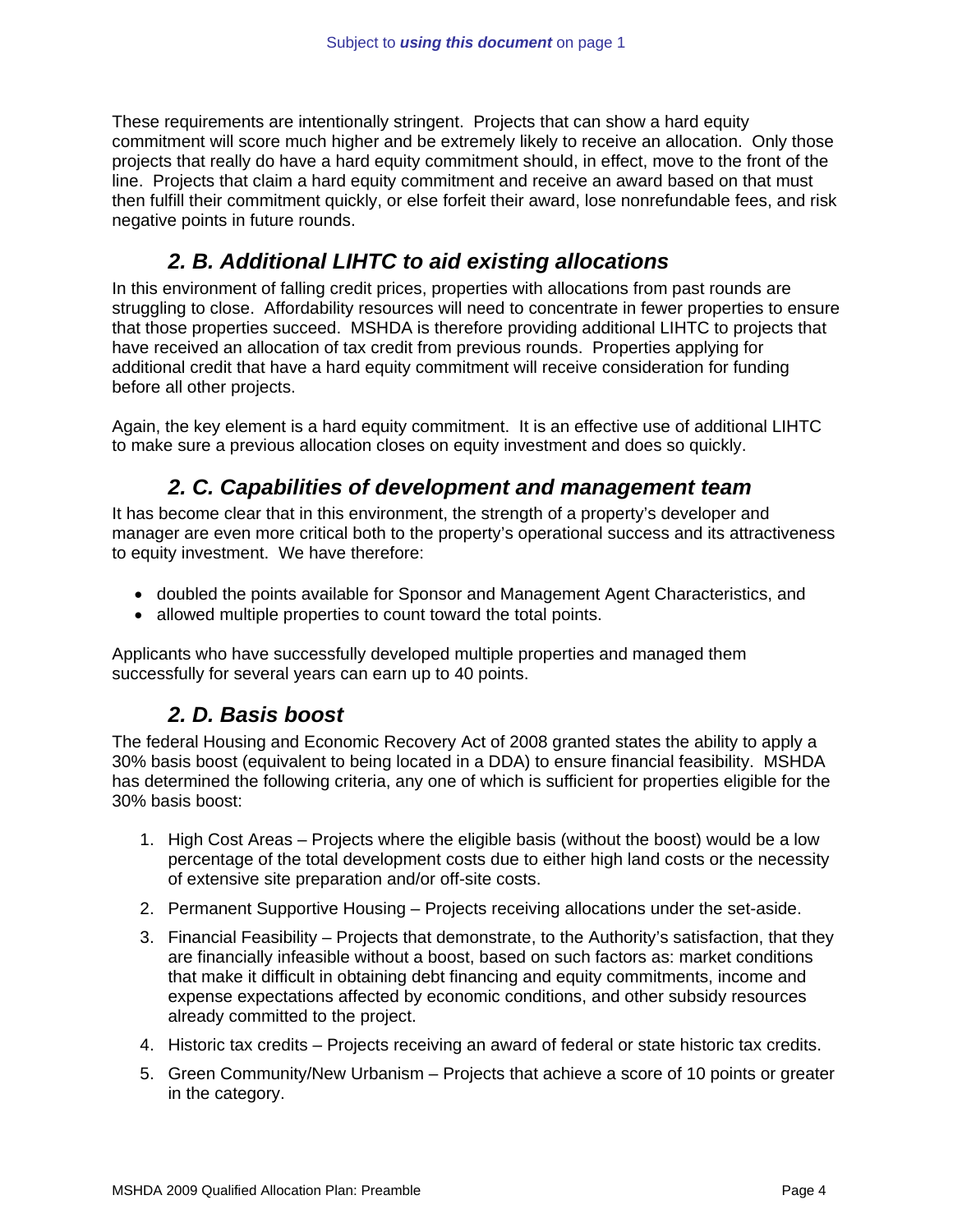- 6. Deep income targeting Projects serving very low income tenants (50% AMGI or less).
- 7. Preservation projects Projects meeting the threshold requirements for preservation.

### *2. E. Underwriting changes*

Evaluating the feasibility of applications in a declining economic environment requires adjustment of underwriting parameters. For properties to be sustainable long term (and therefore of interest to equity investment), they will require sufficient cushion to withstand negative economic events. Therefore, we have changed:

- Debt service coverage ratio: 1.25 for all projects, unless circumstances warrant the use of an alternative standard (e.g. RHS-financed projects).
- Vacancy rate: 8%

By necessity, this will require greater concentration of subsidy resources, thereby reducing the total number of units produced. This is a necessary tradeoff to ensure that allocations made are used successfully in sustainable properties.

#### *2. F. Points for historic properties/historic credits*

Historic tax credits are in some ways more attractive to investors than the LIHTC. Historic credits are available up front, properties have a shorter compliance period, and compliance is more easily verifiable. Properties combining both LIHTC and historic credits are particularly attractive to investors. Furthermore, the federal Housing and Economic Recovery Act of 2008 requires that QAPs address the historic character of properties. Therefore, we have allowed historic projects to earn 10 points if they also use state or federal historic credits.

We recognize that there may be properties of historic character that do not have an award of historic credits. However, to establish objective criteria and focus allocations on properties attractive to equity, we have chosen to rely on a parallel award of state or federal historic credits to implement this criterion.

#### *2. G. Credits reserved for post-round rolling allocations*

MSHDA recognizes that the process of assembling the many elements of a successful project are even more difficult in this disrupted equity environment. To encourage stronger equity commitments to emerge even after the initial round, MSHDA is reserving approximately 25% of its allocation ceiling to be awarded on a rolling basis to projects that have a hard equity commitment, meet threshold requirements, and a minimum score.

The process is designed to be simple but flexible, so applicants need not worry about how or when to apply. The sooner an application with hard equity comes in, the better. The mechanism, described in detail in the QAP, follows these principles:

- *Single track process*. Applications received before the May 1 deadline will be considered for the competitive round, as described. Applications received after May 1 and until September 30 with a hard equity commitment may receive allocations on a rolling basis, provided they meet a minimum score.
- *Hard equity gets quick response*. Those that apply to the initial round with a hard equity commitment will receive all of the advantages described above and may well be awarded credits very early in the initial round. Applications with hard equity that arrive later will be addressed first-come, first-served.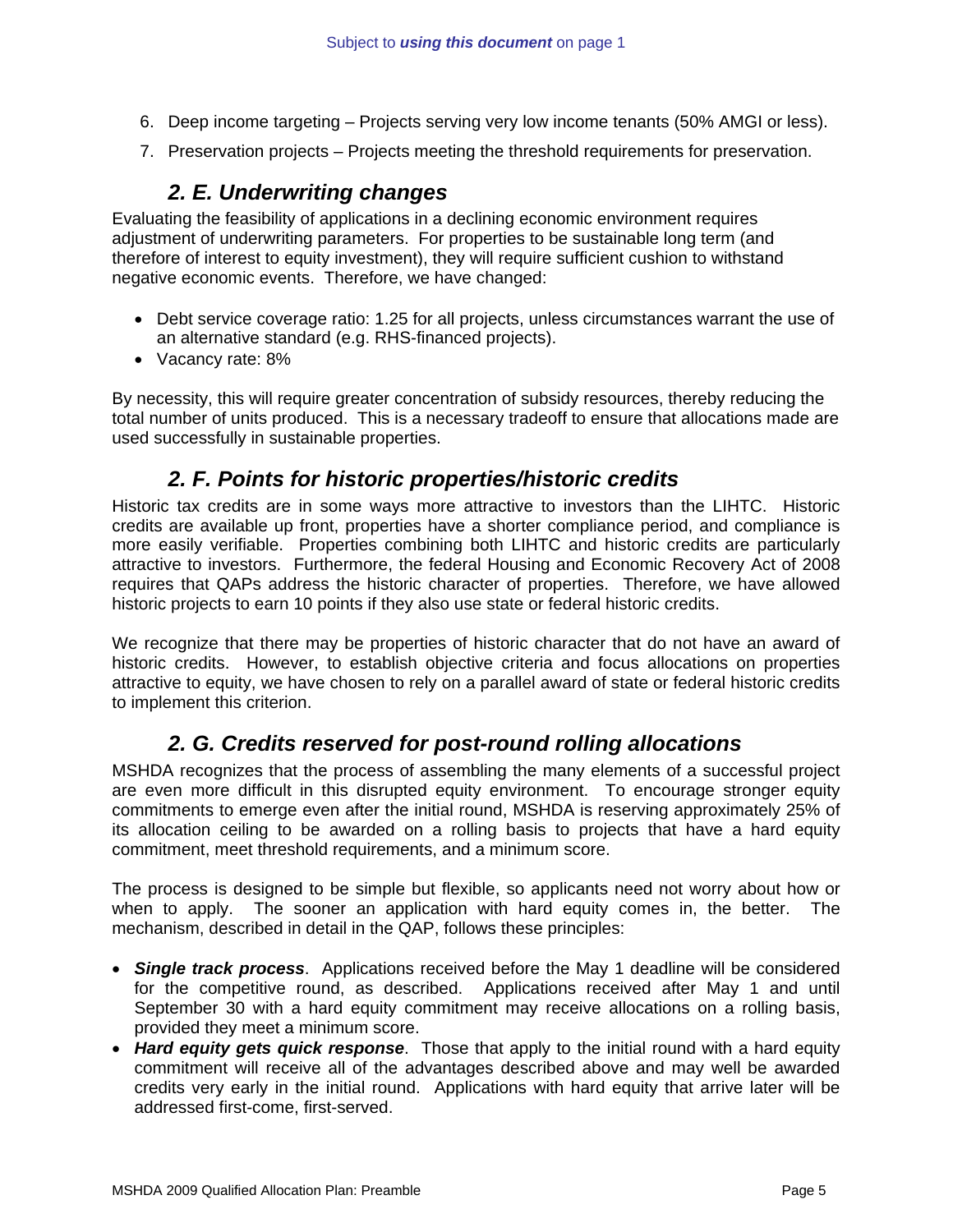• *Rolling process is only for hard equity.* MSHDA is specifically reserving credits to encourage applications with equity commitments even after the initial funding round ends. As with the points for hard equity in the competitive round, applying with hard equity brings with it requirements for nonrefundable fees, requirement for quick closing, and risk of penalties for failing to fulfill.

## **3. PSH is priority, not a property cost**

At the highest levels of government, Michigan has declared its desire to serve one of the neediest populations in the state—those who need supportive services as a permanent part of their housing. LIHTC is a powerful resource that can provide permanent supportive housing (PSH) to aid individuals with different levels of need, as long as the LIHTC resource is coupled with funded service providers in a well-defined set of relationships.

Particularly in this difficult LIHTC marketplace, we should be clear that PSH obligations are not a property cost. Properties providing PSH are obligated to provide housing and accept services, but funding for those services must be provided separately.

#### *3. A. Two types of PSH: deconcentrated and service-enriched*

Some PSH residents will benefit from integration into a mainstream community via deconcentrated housing interspersed with market apartments. Other PSH residents require a comprehensive service environment and function best in a community that is predominantly service-enriched, which in turn implies a property that has a concentration of such residents to allow common facilities.

Therefore, Michigan has chosen two mechanisms to create permanent supportive housing:

- 1. Broad-based inclusion of 10% PSH units as a threshold requirement for *every* (nonelderly) LIHTC development, with appropriate roles, responsibilities, and operational safety valves.
- 2. A set-aside for higher-density PSH developments.

For each, the QAP draws on Michigan's examples of successful PSH development, which has produced over 1,300 units of PSH housing, as well as North Carolina's model for PSH, which has functioned well for several years.

#### *3. B. Roles, responsibilities, and operational safety valves*

**Roles and responsibilities**. Core to making PSH work is a proper allocation of the 'new' roles (to a rental apartment) of the servicer provider and referring agency.

- Owners and managers must hold PSH units available for PSH applicants sent to them by servicer providers. (Details are provided below.)
- All PSH tenants must pay the same rent and abide by the same conditions of occupancy as other tenants. Subsidy, if not attached to the apartment and necessary for the resident to afford the apartment, must accompany the PSH tenant.
- Service provision (and funding for such services) is not the owner or manager's responsibility, it is that of the servicer provider.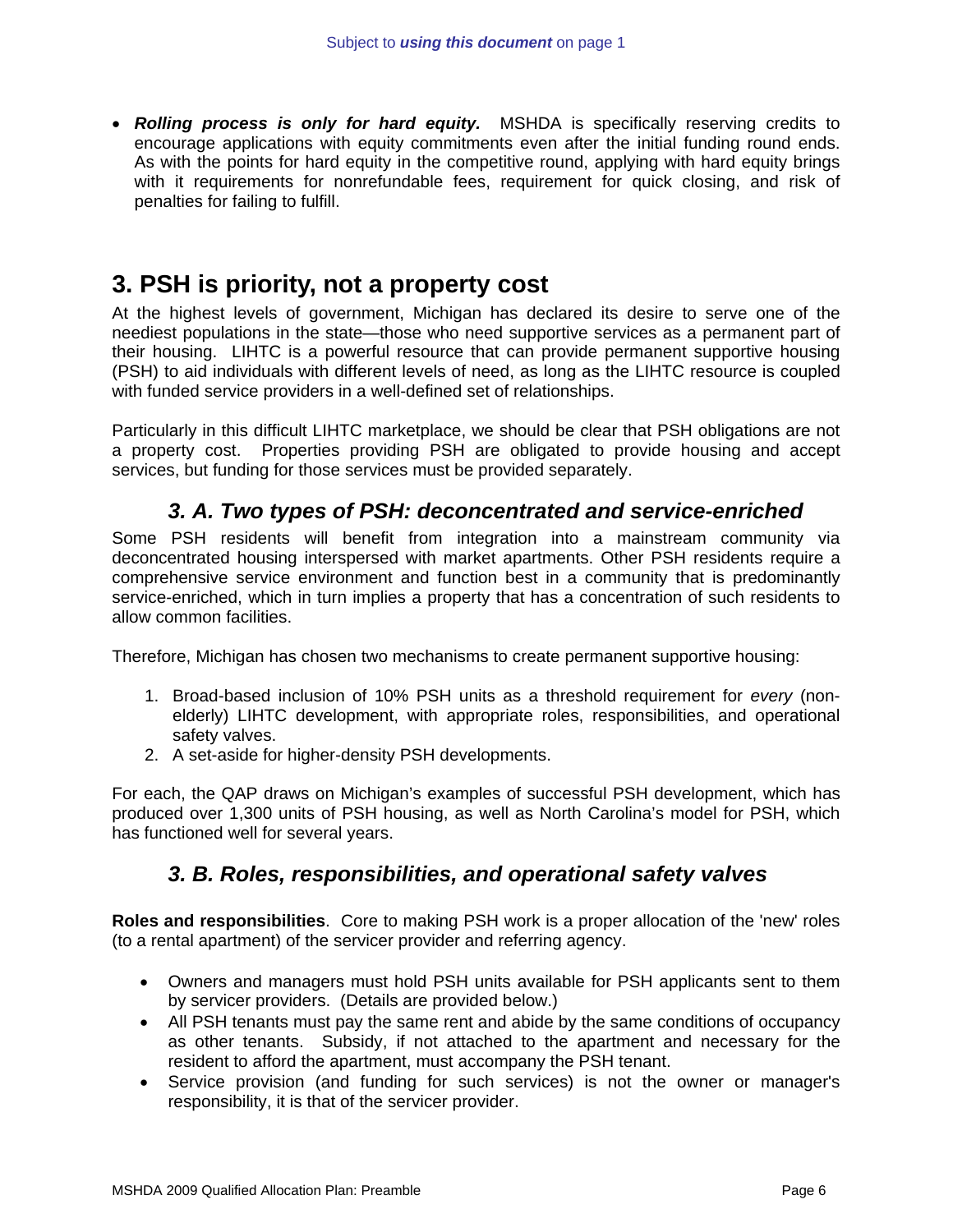These roles require collaboration documented in a Memorandum of Understanding (MOU) among the applicant, management agent and service organization detailing the services that will be provided. Owners and management agents will partner with service organizations skilled in servicing Supportive Housing Tenants. MSHDA will coordinate and assist applicants in identifying quality service organizations and will also facilitate the execution of the MOU.

This threshold requirement was new in 2008, which means that property managers and service providers are still developing working relationships to deliver services and subsidy resources to tenants within properties that serve a market beyond just supportive housing tenants. Developing those relationships and the ways of doing business is ongoing, and participants are learning from experience and from each other as they are developed.

MSHDA has the authority to extend the deadlines for MOU between service providers and property owners, if extensions are needed to make the process work.

**Availability, rental, and re-rental**. Allowing PSH units to remain vacant other than for normal turnover is not an acceptable result; hence the PSH threshold requirement is predicated on the service provider and referring agency providing qualified rental applicants. To protect operational viability, the 2008 QAP includes a safety valve for supportive housing units:

- Properties must make PSH units available to PSH tenants supplied by the service provider.
- If a lease-qualified PSH tenant is not available within a normal rental interval, the property may rent the unit to a non-PSH tenant under the property's other applicable use restrictions.
- If at any time the property has fewer PSH tenants than its threshold, the next-availablevacancy must be made available to a PSH tenant.

**Overall impact of the safety valve**. This safety valve works for all participants:

- Properties will receive rent for units, either occupied by PSH tenants or other low-income tenants, and thus will remain financially viable.
- Tenants will have access to PSH units throughout the property's affordability commitment.
- Service providers will have time to assemble resources and deliver services, but also an incentive to do so quickly, as the sooner qualified tenants can be delivered, the sooner PSH tenants can be assisted.

**Rent levels, income targeting, and subsidy**. To enable MSHDA's LIHTC to serve the maximum number of households, PSH units do not have intrinsic separate or lower income ceilings. Rents for PSH units are thus to be set by sponsors in the normal fashion. This is a deliberate choice designed to use complementary resources as they were designed, because:

- The LIHTC subsidy does not efficiently reach deep enough to target below 50% AMI; deeper income targeting requires income assistance such as Section 8.
- Even at very low income ceilings (e.g. 30% of Area Median Income), many PSH applicants cannot afford such rents without income subsidy.
- Tying deep income targeting to the LIHTC subsidy risks confusion about appropriate rent levels when subsidies overlap.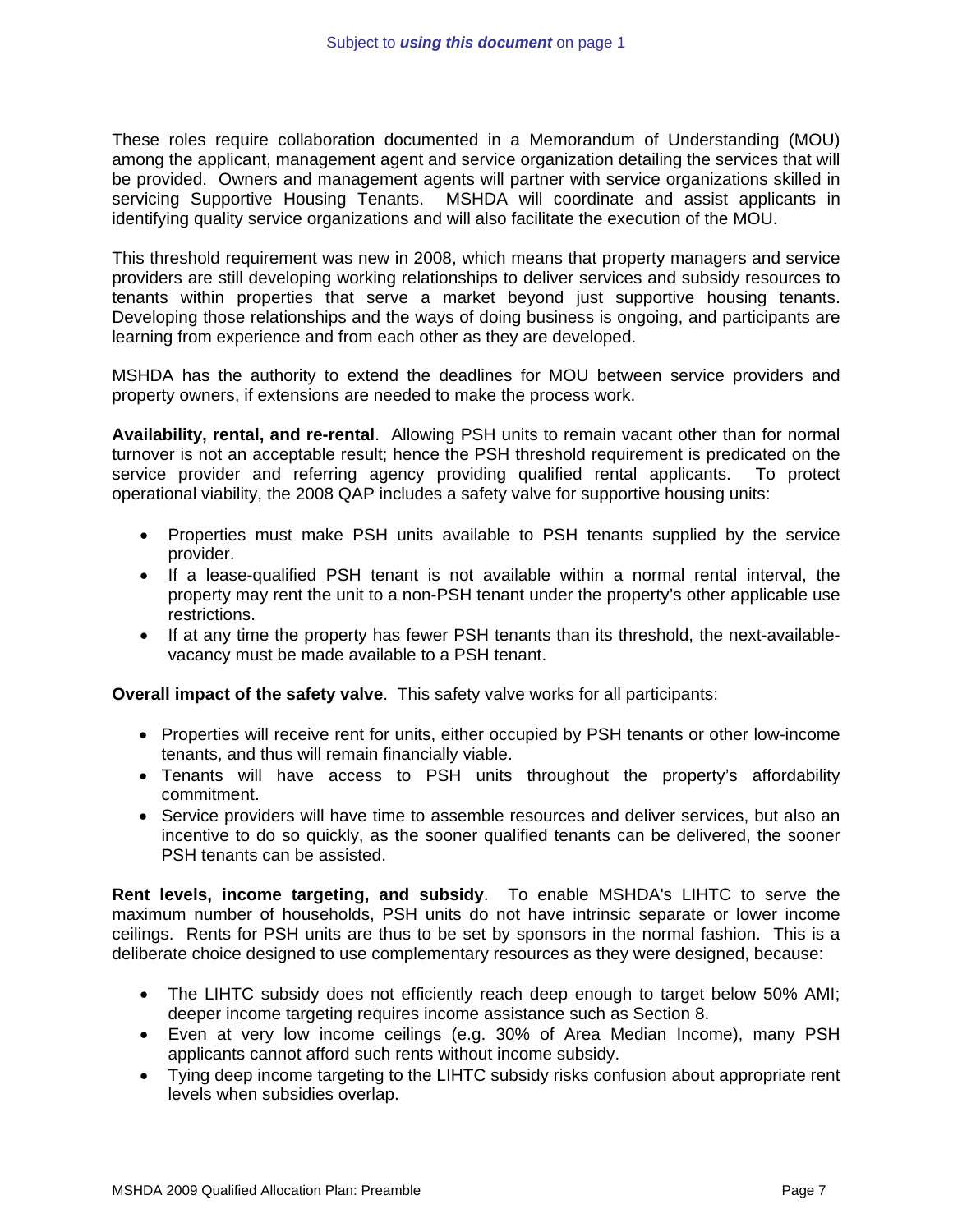Deep income targeting is not an intrinsic function of the LIHTC award for PSH units, but can be achieved through additional subsidy such as income supplement (e.g. Section 8 or Housing Choice Vouchers), or sinking funds established by additional local sources. MSHDA encourages applicants to seek awards of project-based vouchers to support PSH units.

## **4. Safety valve for deep income targeting**

Particularly in a recession, providing affordable housing to very low-income residents of Michigan is a priority for State of Michigan. Properties that commit to deep income targeting are advantaged in the scoring. However, we also recognize that imposing unfunded additional costs on properties already under severe financial stress can undermine the sustainability of properties and deter equity investors. The QAP therefore continues its commitment to deep income targeting while ensuring that the property-level commitments have a safety valve to protect financial sustainability.

In most markets, rents affordable to residents at 30% of AMI are equivalent to zero net operating income—barely sufficient to pay operating costs even with no debt service. In weaker rental markets with slower income and rent growth, the zero-NOI level can be even higher. To operate sustainably properties with deep income targeting need rental subsidy, such as projectbased Section 8, in addition to capital subsidy, such as LIHTC.

Project-based rental subsidy makes properties more sustainable, but it also adds a level of risk to which equity investors and lenders are sensitive. For instance, project-based Section 8 contracts are subject to annual appropriations risk—if Congress does not appropriate sufficient funds, subsidy can be cut. This has never happened, but it is possible under the subsidy contracts. Were it to happen, equity investors and lenders are rightly concerned that a property could be required under a use agreement to target very low income tenants without the expected subsidy.

The 2009 QAP therefore incorporates a safety valve for projects that commit to deep income targeting and choose to rely on project-based rental assistance to achieve financial feasibility. If the project-based rental assistance ends due to events outside the owner's control, the rent and income restrictions revert to the 50% or 60% level as selected by the owner. This preserves the ongoing sustainability of the property to serve low-income tenants even if the rental subsidy that allows deep income targeting ends.

# **5. Preservation is a priority**

In general, the challenges facing Michigan require not more housing units in total, but higherquality housing and the reinvestment in Michigan's cities. This QAP therefore encourages preservation in the general competition. It also clarifies that redevelopment of public housing is an eligible preservation transaction, regardless of whether it occurs through the HOPE VI program.

# **6. Green Communities/New Urbanism remain point options**

Although energy conservation, green initiatives, and new urbanist design are important priorities for use of public investment capital, they are still relatively new to Michigan—2008 was their first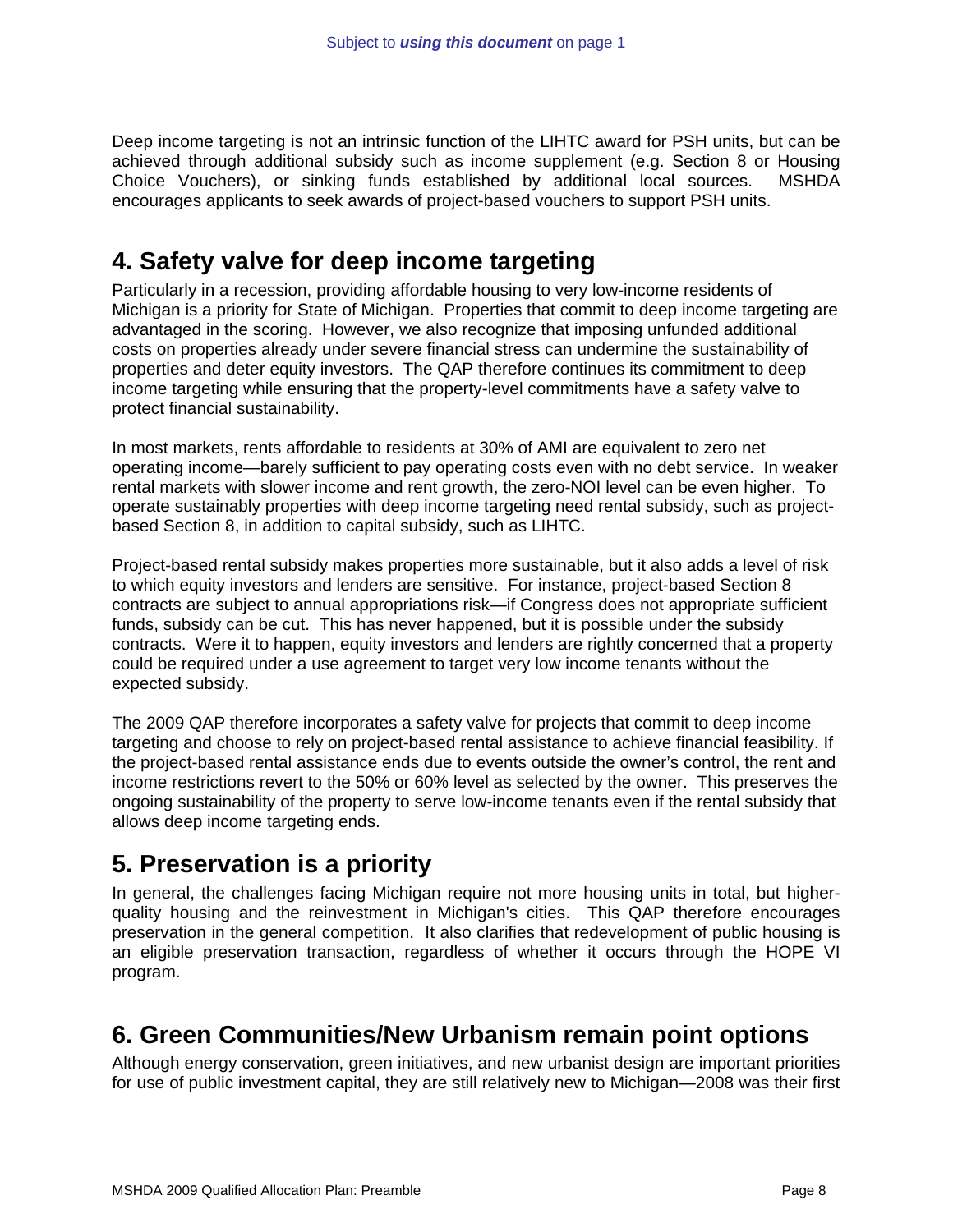introduction in Michigan. The initial experience with 2008 awards suggest many of the Green Communities/New Urbanism add value to properties without much, if any, added cost.

Program participants who have remaining concerns about these streamlined green requirements are particularly invited to submit specific comments on particular elements, together with recommended alternatives. Based on comments in the previous round and MSHDA's own observations, we have modified the list of requirements for this round. Further comments will be useful for this and subsequent rounds of LIHTC allocation.

## **7. No penalty for returning credits**

Because of the disruption in equity markets, some 2007 allocations and many 2008 allocations have yet to close. Developers should make a realistic assessment of their ability to close and consider returning credits that cannot be used in a timely fashion. It is of paramount importance that Michigan put its LIHTC to work quickly.

There is no penalty for voluntarily returning credits. Developers who do so will be doing a service to the state, as it helps no one to hold on to allocations that could be used in other, ready projects. Applications can be resubmitted in later rounds, when the project is more ready to proceed. Doing so would be much better than having an allocation rescinded by MSHDA for failure to close, which could result in a penalty to the developer.

# **8. Credit exchange should provide additional gap-filler**

New federal legislation signed just days before this QAP was issued provides an innovative new tool: MSHDA can exchange a portion of its LIHTC allocation ceiling for gap-filler funds to be allocated to LIHTC properties. MSHDA will move quickly to implement the LIHTC exchange and use the resources provided to support sustainable affordable housing preservation and development in Michigan. Because the program is still emerging, specific guidelines will come in a policy bulletin, guided by the following principles:

- *LIHTC exchange funds are gap-fillers to create more sustainable properties*. The LIHTC exchange provides a much-needed mechanism for concentrating subsidy into a necessarily smaller number of more sustainable properties.
- *Allocations of exchange funds carry LIHTC compliance requirements*. They may also create additional asset management requirements for MSHDA to fulfill, which may require property-level fees. Much will depend on specific implementation.
- *Allocations will be competitive*, just like LIHTC. Even with this new mechanism, Michigan has finite resources that are over-subscribed. Competitive allocation directs those resources to where they can best serve the state's affordable housing needs. Just because a property has an existing (but unsold) allocation of LIHTC does not mean it will automatically qualify for exchange funds.
- *Michigan will maximize the value of its federal resource*. That means balancing the likely higher per-credit dollar price obtainable via the exchange against the demonstrated efficiencies of syndicated LIHTC, all in the context of a disrupted syndication market. As market conditions shift, so too will the value of various options.